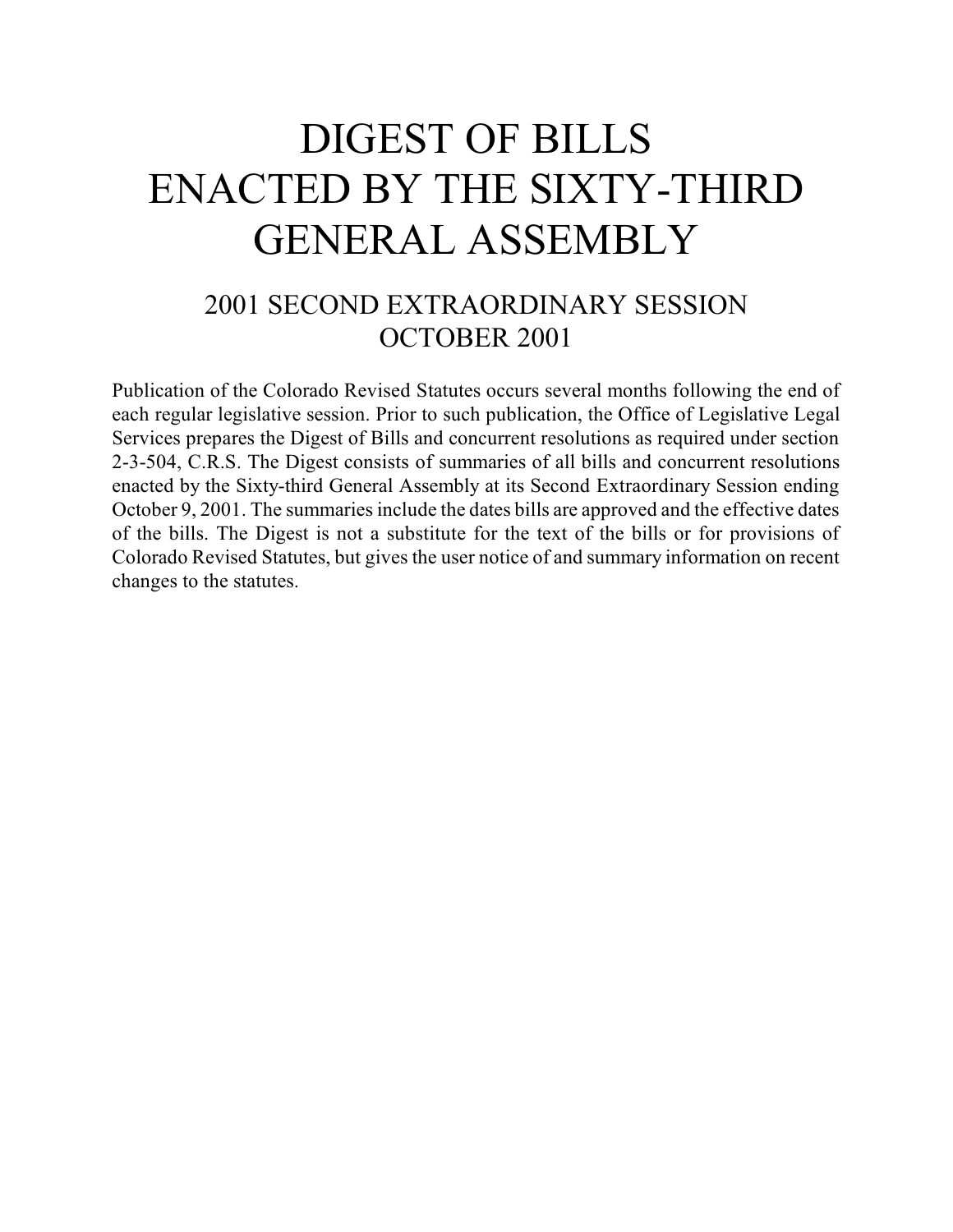## **APPROPRIATIONS**

**S.B. 01S2-23** Capital construction appropriation - reduction - capital projects - revenue allocation to HUTF - transfer from capital construction fund to general fund. Decreases the capital construction appropriation for specified projects. Eliminates the March 1, 2002, transfer from the general fund to the capital construction fund. Limits the state sales and use tax revenues allocated to the HUTF in 2001-02 fiscal year to \$35,179,062. Transfers \$219,266,853 from the capital construction fund to the general fund upon the effective date of this act.

**BECAME LAW** November 9, 2001 **EFFECTIVE** November 9, 2001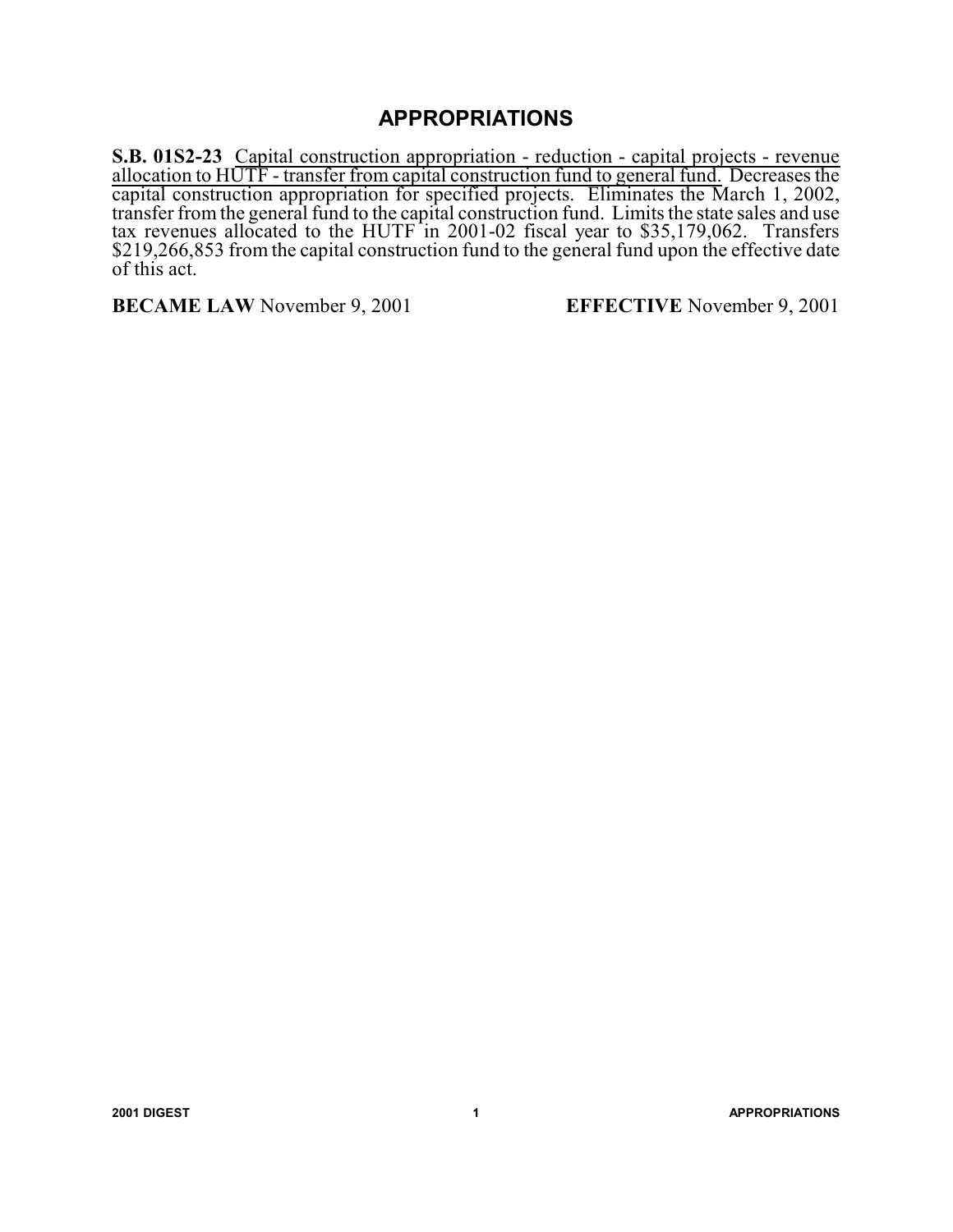#### **GOVERNMENT - LOCAL**

**S.B. 01S2-15** Development impact fees. Authorizes local governments to impose fees to fund capital facilities needed to serve new development. Requires that such impact fees be:

- Legislatively adopted by the local government;<br>• Generally annicable to a broad class of propert
- Generally applicable to a broad class of property; and<br>Intended to defray the projected impacts on conital for
- Intended to defray the projected impacts on capital facilities caused by the development.

Requires local governments that levy impact fees to quantify the reasonable impacts of proposed development and set the amount of the fee at a level no greater than necessary to defray such impacts directly related to the proposed development. States that any schedule of impact fees adopted by a local government shall ensure that landowners are not required both to pay an impact fee and make a site specific dedication of property to meet the same need for capital facilities.

Subjects impact fees to existing statutory provisions on accounting of land development charges. Permits local governments to waive impact fees on low- and moderate-income housing or affordable employee housing.

Prohibits impact fees on development permits for which a complete application was submitted before the adoption of the schedule of impact fees. Prohibits the collection of impact fees before the issuance of a development permit.

Grants to any person or entity that owns or has an interest in land subject to an impact fee standing to seek a declaratory judgment on whether the fee is consistent with the law. Permits applicants for development permits to pay impact fees and proceed with development without prejudice to their right to challenge the validity of the fee. Permits courts to enter judgments in favor of applicants for development permits in the amount of improperly collected impact fees and interest thereon.

Declares that the matters addressed in the section on impact fees are matters of statewide concern. Permits local governments to continue imposing impact fees under any schedule adopted before October 1, 2001, so long as such schedule of fees:

- Prevents the imposition of both impact fees and property dedications for the same impact;
- Provides for accounting of impact fees under existing statutory provisions;<br>
Poes not apply to complete development applications submitted before the
- Does not apply to complete development applications submitted before the adoption of the schedule; and
- Does not interfere with the judicial remedies of applicants.

Requires amendments to such impact fee schedules adopted after October 1, 2001, to comply with all requirements of the section on impact fees. Declares that the provisions of the section on impact fees are nonseverable.

States that if a local government imposes a discretionary requirement on a property owner to provide services to the local government as a condition of development, there shall be an essential nexus between the requirement and a legitimate local government interest and the requirement shall be roughly proportional to the impact of the development. States that if a local government imposes a discretionary requirement on a property owner to dedicate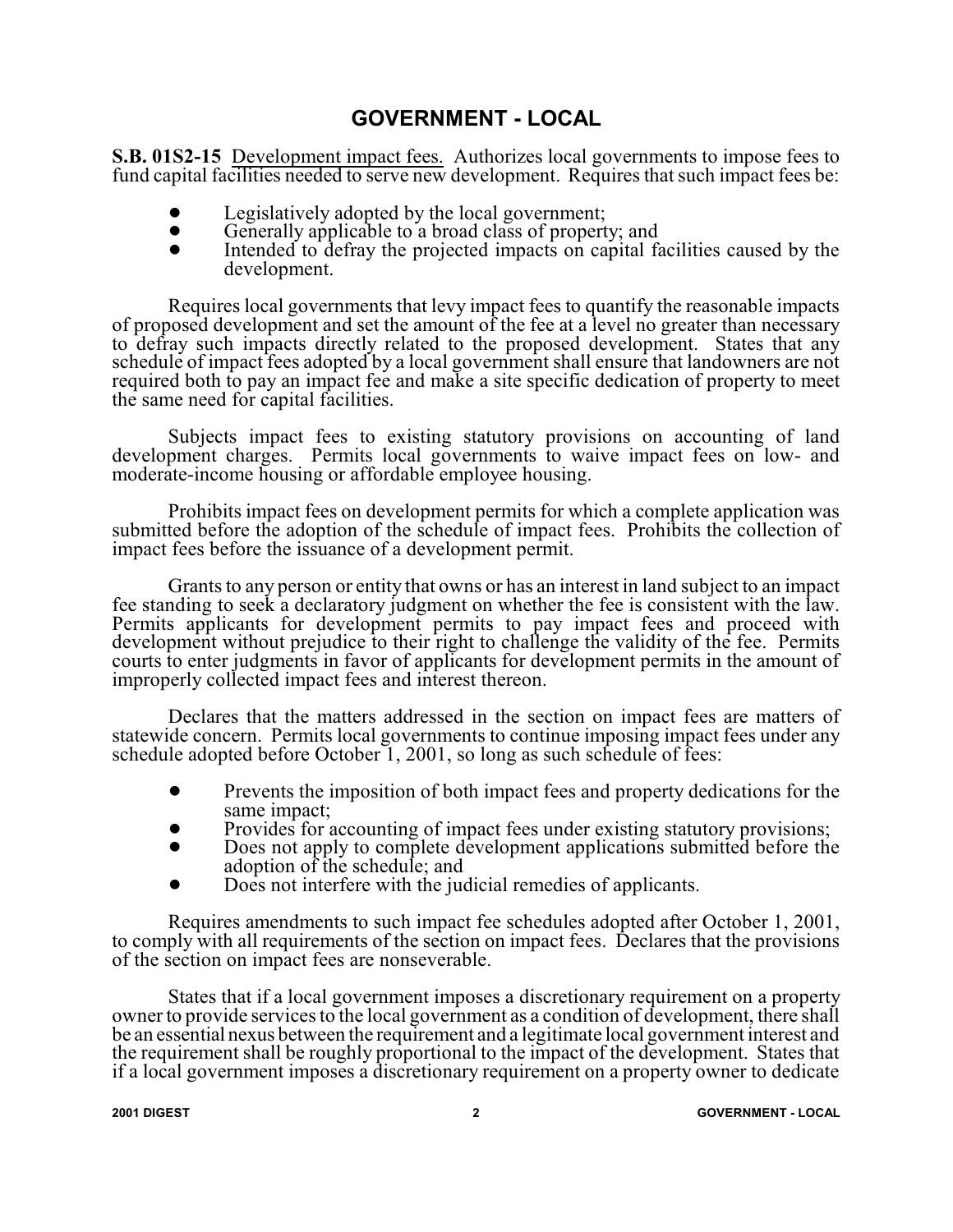property, paymoney, or provide services as a condition of development, the property owner may comply with the requirement and proceed with development without prejudice to the property owner's right to challenge the validity of the requirement.

**APPROVED** by Governor November 6, 2001 **EFFECTIVE** November 6, 2001

**H.B. 01S2-1006** Mandatory adoption of local government master plans. Requires each county and municipality that meets specified descriptions to adopt a master plan within 2 years after the effective date of the act. Directs the department of local affairs to determine annuallywhether a county or municipality is subject to the requirements ofthe act and notify any newly identified counties or municipalities. Gives any newly identified county or municipality 2 years to adopt a master plan. Clarifies that once a county or municipality is identified as being subject to the requirements of the act, the county or municipality remains subject to those requirements, regardless of whether it continues to meet any of the descriptions. Requires each local government master plan to contain a recreational and tourism uses element and specifies the content of such element.

**APPROVED** by Governor November 6, 2001 **EFFECTIVE** January 8, 2002

**NOTE:** This act was passed without a safety clause. For further information concerning the effective date, see the table of contents page of this digest on the Internet.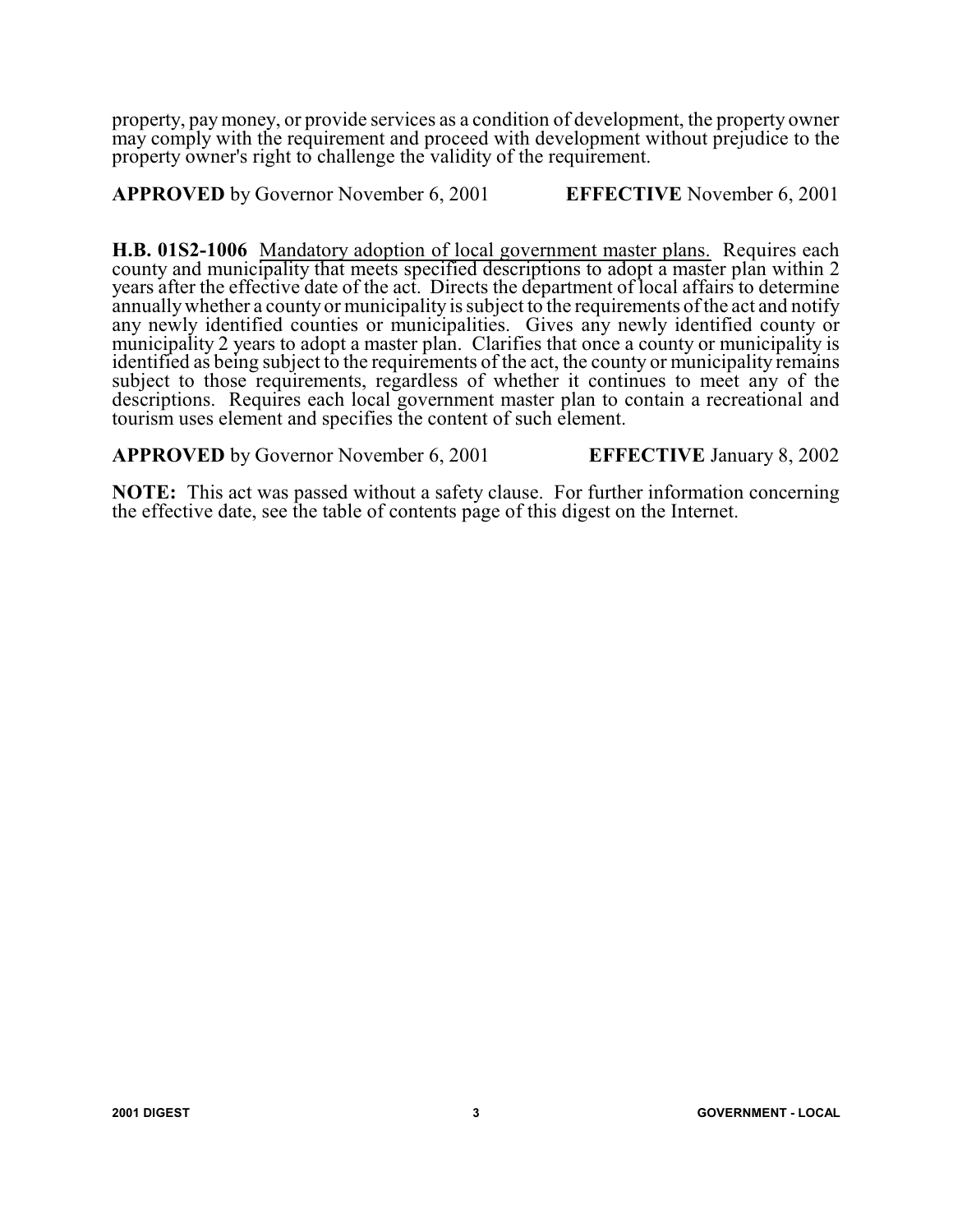#### **GOVERNMENT - MUNICIPAL**

**H.B. 01S2-1001** Annexation - limitations. Authorizes local governments to include provisions concerning annexation in intergovernmental agreements, including but not limited to provisions:

- That a comprehensive development plan shall continue to control particular land areas even though the land areas have been annexed;
- For revenue sharing between local governments; and<br>• Concerning land areas that may be annexed by n
- Concerning land areas that may be annexed by municipalities and the conditions related to such annexations as established in the comprehensive plan adopted by the municipalities.

Prior to the completion of an annexation in which the annexing municipalityachieves the statutory contiguity requirement by annexing a platted street or alley, a public or private right-of-way, a public or private transportation right-of-way or area, or a lake, reservoir, stream, or other natural or artificial waterway, requires the annexing municipality to annex any of the following parcels that abut such platted street or alley, public or private right-of-way, public or private transportation right-of-way or area, or lake, reservoir, stream, or other natural or artificial waterway, where such parcel satisfies the statutory eligibility requirements for an annexation and for which an annexation petition has been submitted to the municipality no later than 45 days prior to the statutorily required annexation hearing:

- ! Any parcel of property having an individual schedule number for county tax filing purposes upon the petition of the owner of such parcel;
- ! Any subdivision that consists of only one subdivision filing upon the petition of the requisite number of property owners within the subdivision; and
- Any subdivision filing within a subdivision that consists of more than one subdivision filing upon the petition of the requisite number of property owners within the subdivision filing.

Specifies that the annexation of such parcels shall be under the same or substantially similar terms and conditions, considered in the same hearing, and included in the same impact report as the initial annexation.

Requires an annexing municipality that has achieved the statutory contiguity requirement by annexing a platted street or alley, a public or private right-of-way, a public or private transportation right-of-way or area, or a lake, reservoir, stream, or other natural or artificial waterway to provide written notice of the annexation and a landowner's right to petition for annexation to every owner of any abutting parcel. States that such notice shall be by regular mail and upon the latter of 90 days before the annexation hearing or the date that the annexation petition is filed.

Specifies that a municipality's inadvertent failure to provide notice of the annexation shall neither create a cause of action in favor of any landowner nor invalidate anyannexation proceeding.

**APPROVED** by Governor November 6, 2001 **EFFECTIVE** November 6, 2001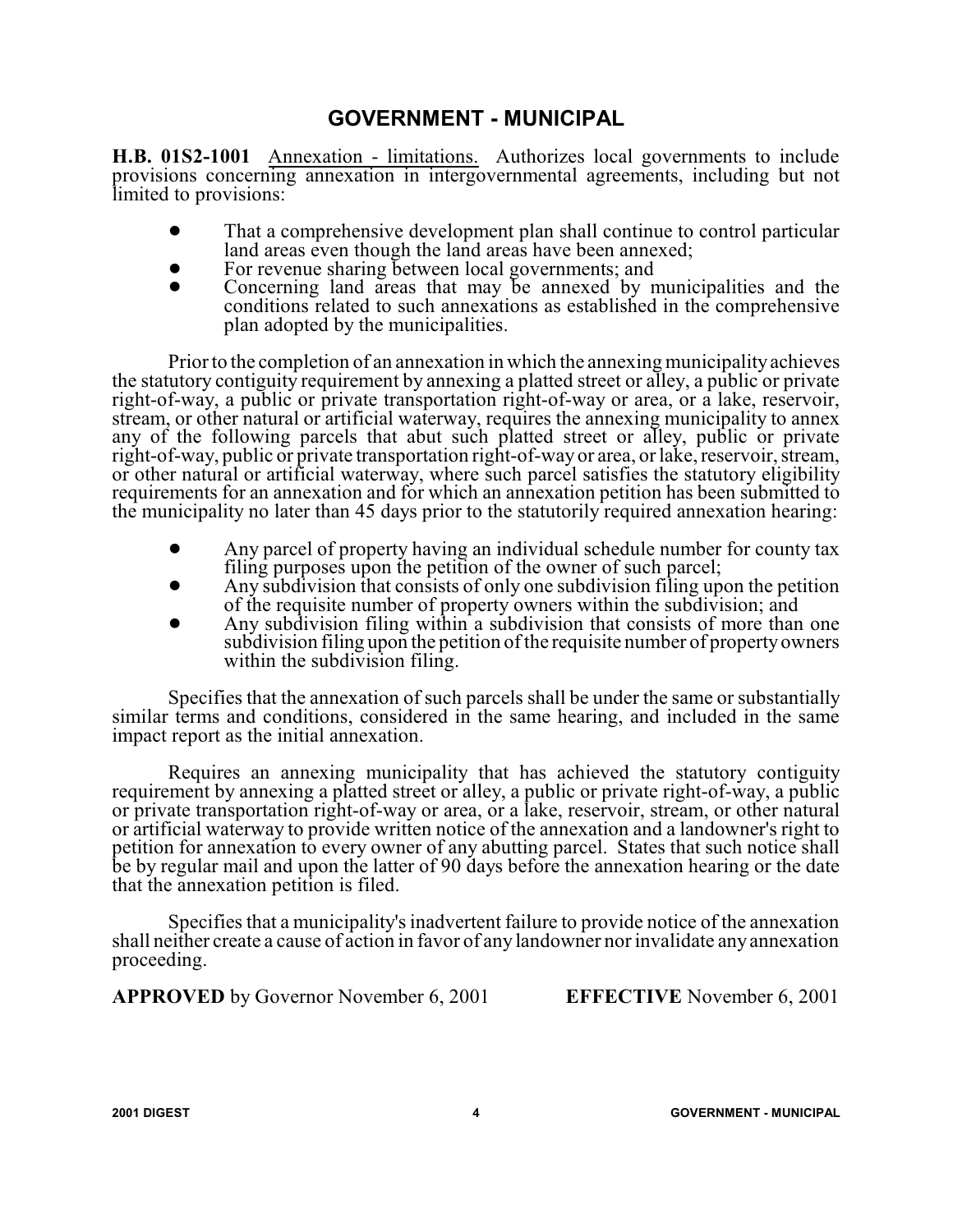#### **GOVERNMENT - STATE**

**S.B. 01S2-22** State employees - increase in state contribution for group benefit plans specified period - appropriation. For the period beginning December 1, 2001, through November 30, 2002, increases the amount of state contributions for employees, other than certain elected state officials, who are enrolled in group benefit plans. Specifies that, for purposes of providing parityin the amount ofstate contributions for all employees statewide, the state shall contribute an amount necessary to ensure that the employee contribution for any given medical benefits plan is identical for each employee enrolled in said plan, regardless of the county of residence of the employee.

Increases appropriations made by \$3,000,341 for implementation of the act. Said sums shall be cash funds exempt from the undesignated fund balance for medical plans in the group benefit plans reserve fund.

**APPROVED** by Governor November 6, 2001 **EFFECTIVE** November 6, 2001

**H.B. 01S2-1020** Comprehensive planning disputes - mediation. Requires local governments to provide written notice to neighboring local governments of hearings at which a comprehensive plan or an amendment to a comprehensive plan will be considered. Allows neighboring local governments to review and comment upon comprehensive plans and demand that the local government agree to participate in a mediation of any dispute regarding the comprehensive plan. Specifies a time limit for making such demand. Requires the requesting neighboring local government to pay for the costs of the mediator's services.

Provides an alternative that allows the parties to use an existing intergovernmental agreement or a new agreement to resolve the dispute. Specifies that the mediation shall be coordinated through the office ofsmart growth. Requires mediators to consider information provided by landowners in the land area subject to the dispute and allows mediators to consider information presented by other interested persons.

States that any agreement reached between local governments as a result of the mediation process shall not be binding in the event the governments are unsuccessful at resolving their dispute.

Specifies that the list maintained by the department of local affairs of professionals who are qualified to resolve land use disputes between local governments shall be used to fulfill the department's role in coordinating mediated solutions to such disputes.

**APPROVED** by Governor November 6, 2001 **EFFECTIVE** November 6, 2001

**H.B. 01S2-1034** Group benefit plan pilot program - selected area - enrollment - report. For purposes of accelerating the statewide health care study for state employees, authorizes the director of the department of personnel to conduct a group benefit plan pilot program for state employees residing in an area of the state in which state HMO health care insurance premiums have increased 40% or greater under a 2002 group benefit plan if the director determines that:

The pilot program can be implemented by March 1, 2002; and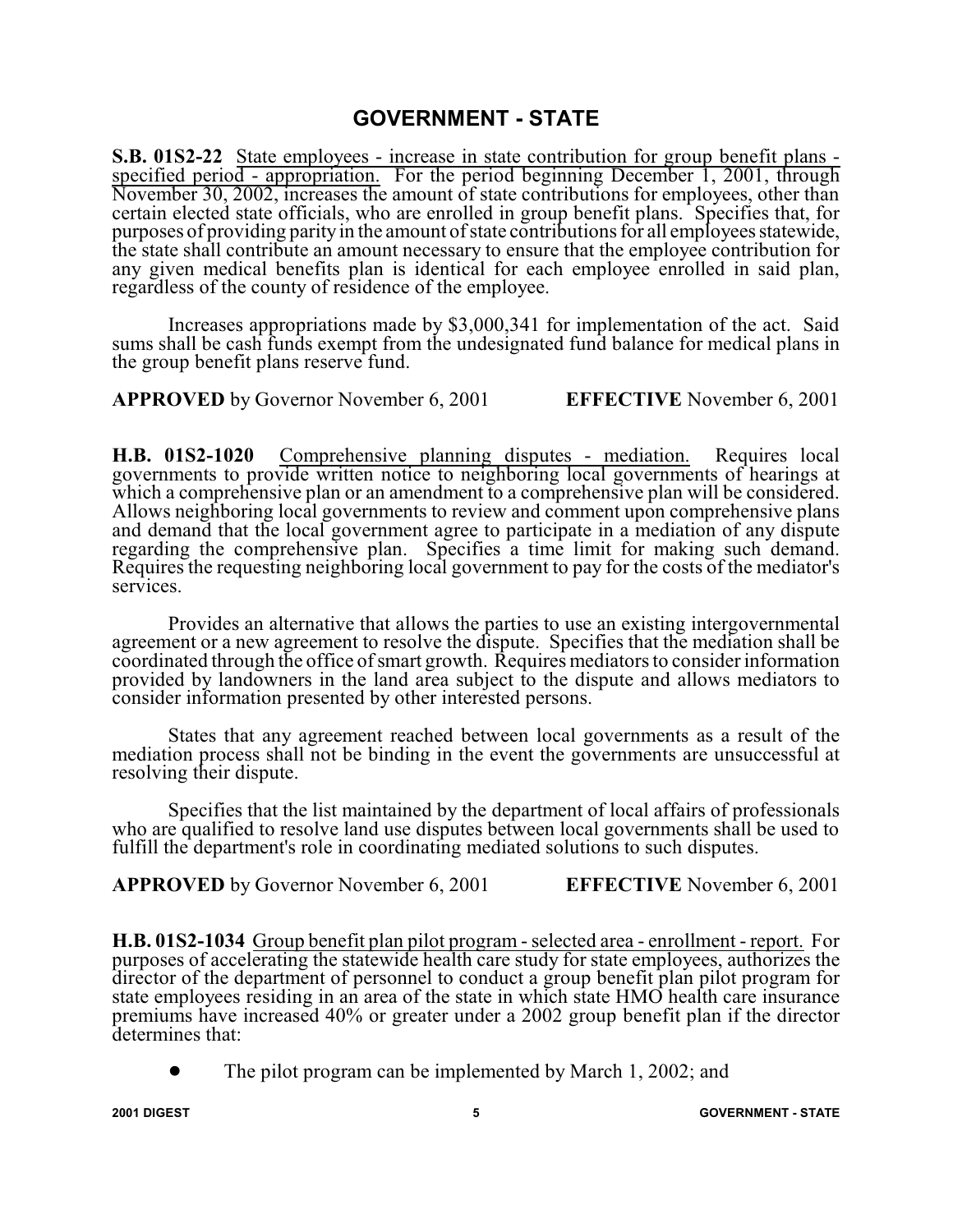! A group benefit plan can be contracted for with a carrier by such date that will provide health insurance to the employees participating in the pilot program at a lower cost than the existing HMO group benefit plans offered in such area.

Limits participation in the pilot program to state employees that reside in an area of the state selected by the director of the department of personnel in which the state HMO health care insurance premiums have increased 40% or greater. Allows an employee enrolled in a group benefit plan in the pilot program area as of December 31, 2001, to participate in the pilot program by enrolling in the group benefit plan under such program during a special open enrollment period designated by the director.

Requires the director of the department of personnel to provide a written report to the joint budget committee containing an evaluation of the pilot program, including, but not limited to, the number of employees participating in the pilot program, the health insurance cost savings to such employees, and the amount of moneys spent by the department of personnel on the pilot program.

**APPROVED** by Governor November 6, 2001 **EFFECTIVE** November 6, 2001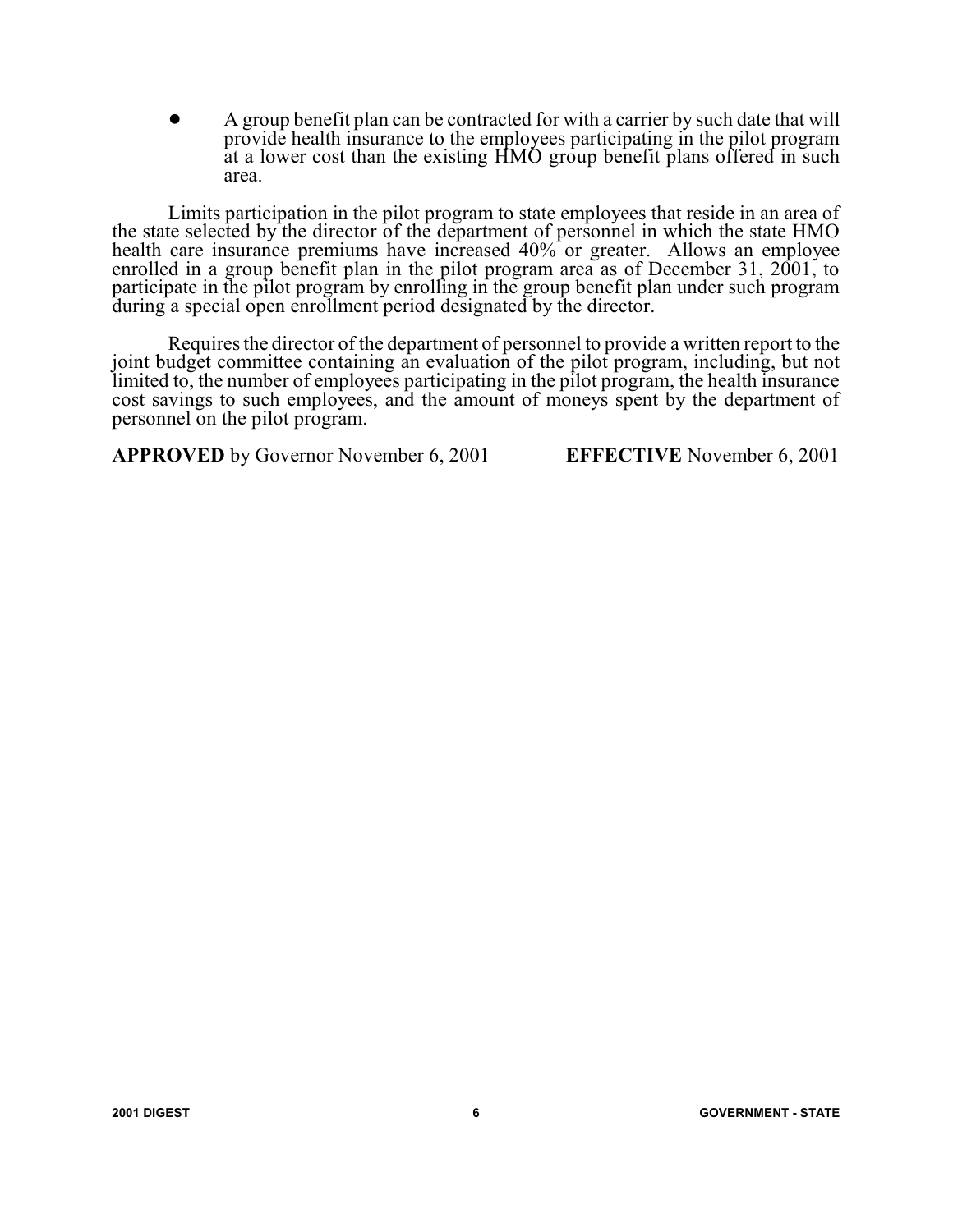#### **HUMAN SERVICES - SOCIAL SERVICES**

**S.B. 01S2-12** Breast and Cervical Cancer Prevention and Treatment Program. Implements Colorado's option to create a breast and cervical cancer prevention and treatment program ("program") under the "Colorado Medical Assistance Act" as allowed by federal law.

Declares that it is in the interest of the state to provide for the prevention and treatment of breast and cervical cancer.

Creates the program to provide medical assistance to eligible persons with breast or cervical cancer. States that to be eligible for medical assistance, a person must:

- ! Have been screened under the centers for disease control and prevention's national breast and cervical cancer early detection program;
- Be in need of treatment;<br>• Not have reached 65 years
- Not have reached 65 years of age; and<br>• Not have any creditable coverage as d
- ! Not have any creditable coverage as defined by the federal "Public Health Service Act".

States that medical assistance for breast and cervical cancer is available for the period that begins when the person is determined to be eligible for medical assistance and throughout the period that such person meets the definition of an "eligible person". States that medical assistance is also available for a period of presumptive eligibility that begins when the person is diagnosed and in need of treatment. The period of presumptive eligibility ends on the date when a determination is made that the person is eligible for medical assistance or, if the person does not submit an application for medical assistance, the last day of the month following the month during which the person was found to be eligible for medical services, whichever date is earlier.

Requires the department of health care policy and financing ("department") to establish, operate, and monitor the program. Requires the department to amend the state medical assistance plan to include the program, and to submit the amendment to the centers for medicare and medicaid services regional office for approval. Grants rule-making authority to the medical services board. Requires the department to inform the joint budget committee of the general assembly about any changes in the rate of federal financial participation.

Allows the department to accept and expend moneys fromlegislative appropriations, from federal sources, and from nonprofit and for-profit entities. Creates a breast and cervical cancer prevention and treatment fund, consisting of moneys appropriated by the general assembly fromthe general fund and from interest derived fromthe tobacco litigation settlement cash fund.

Repeals the program on July 1, 2009, unless the federal match moneys are decreased or no longer available, in which case the general assembly may repeal the program at an earlier date.

Appropriates \$58,746 from the breast and cervical cancer prevention and treatment fund to the department of health care policy and financing for implementation of the act. The general assembly anticipates that for the fiscal year beginning July 1, 2002, the department of health care policy and financing will receive \$103,386 from federal funds for implementation of this act. Appropriates  $\S$ 24,000 to the department of human services,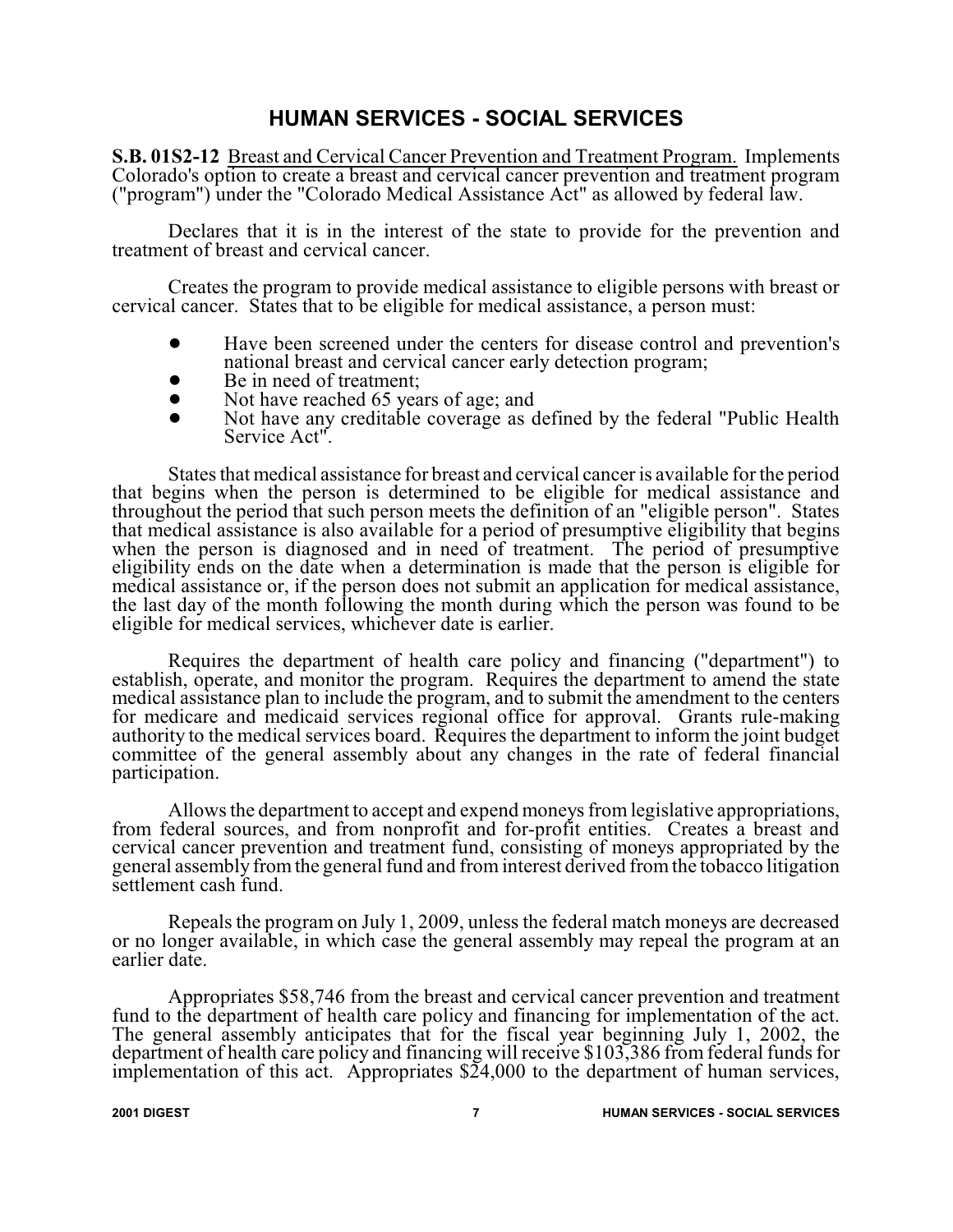office of information technology services, client-oriented information network, from cash funds exempt received from the department of health care policy and financing.

**APPROVED** by Governor November 1, 2001 **EFFECTIVE** November 1, 2001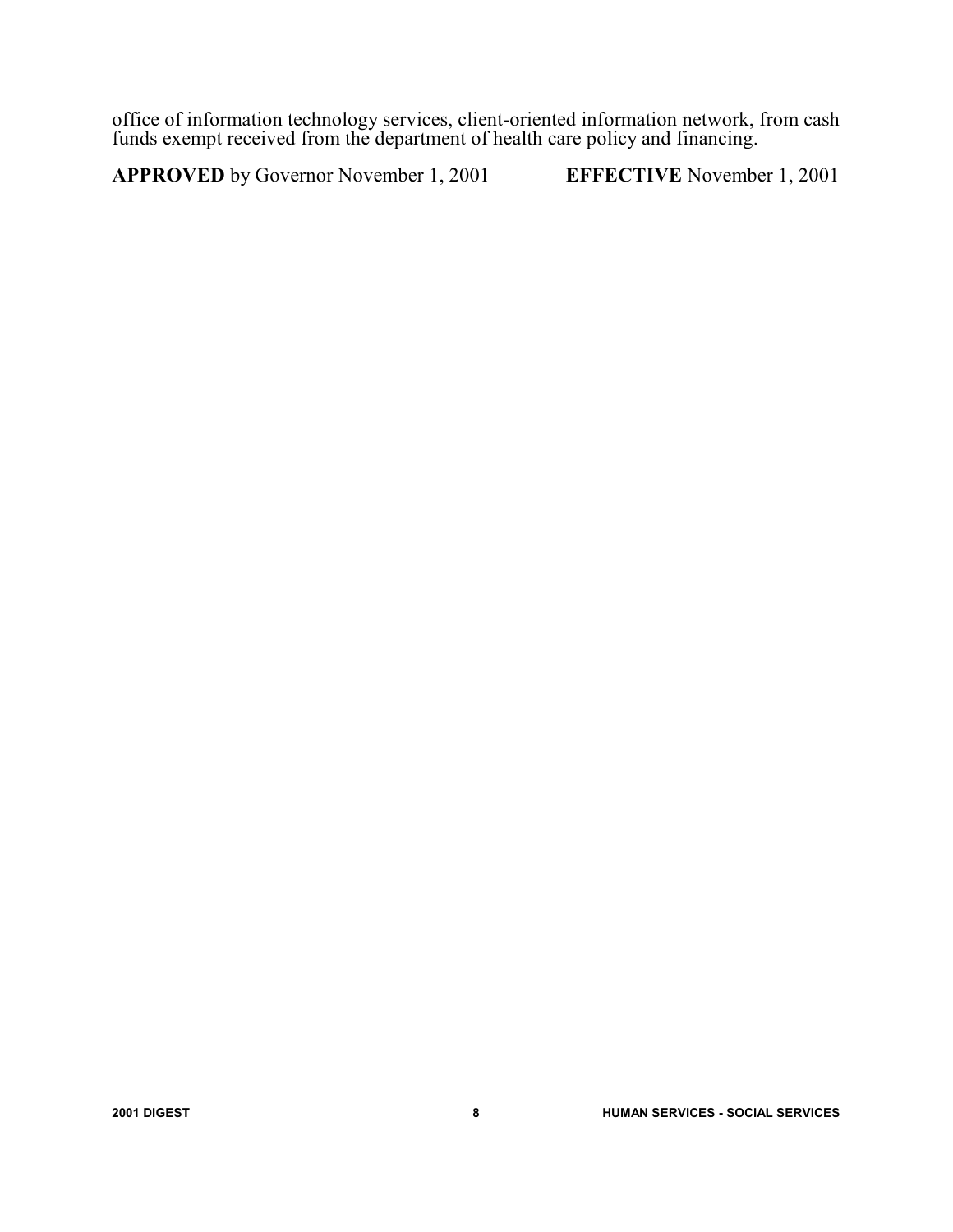## **TRANSPORTATION**

**S.B. 01S2-8** Motor vehicles - traffic laws - drunk driving - penalties. Declares that a prior amendment to the drunk driving laws, enacted by Senate Bill 01-168, may inadvertently have created ambiguity in the applicable penalties for vehicular assault, vehicular homicide, and second and subsequent convictions for driving under the influence, driving while ability impaired, and driving with excessive alcoholic content. Declares that this act is intended to remove anysuch ambiguity and restore the preexisting systemof penalties for such offenses. Amends the relevant portions of the drunk driving laws accordingly.

**APPROVED** by Governor September 25, 2001 **EFFECTIVE** September 25, 2001